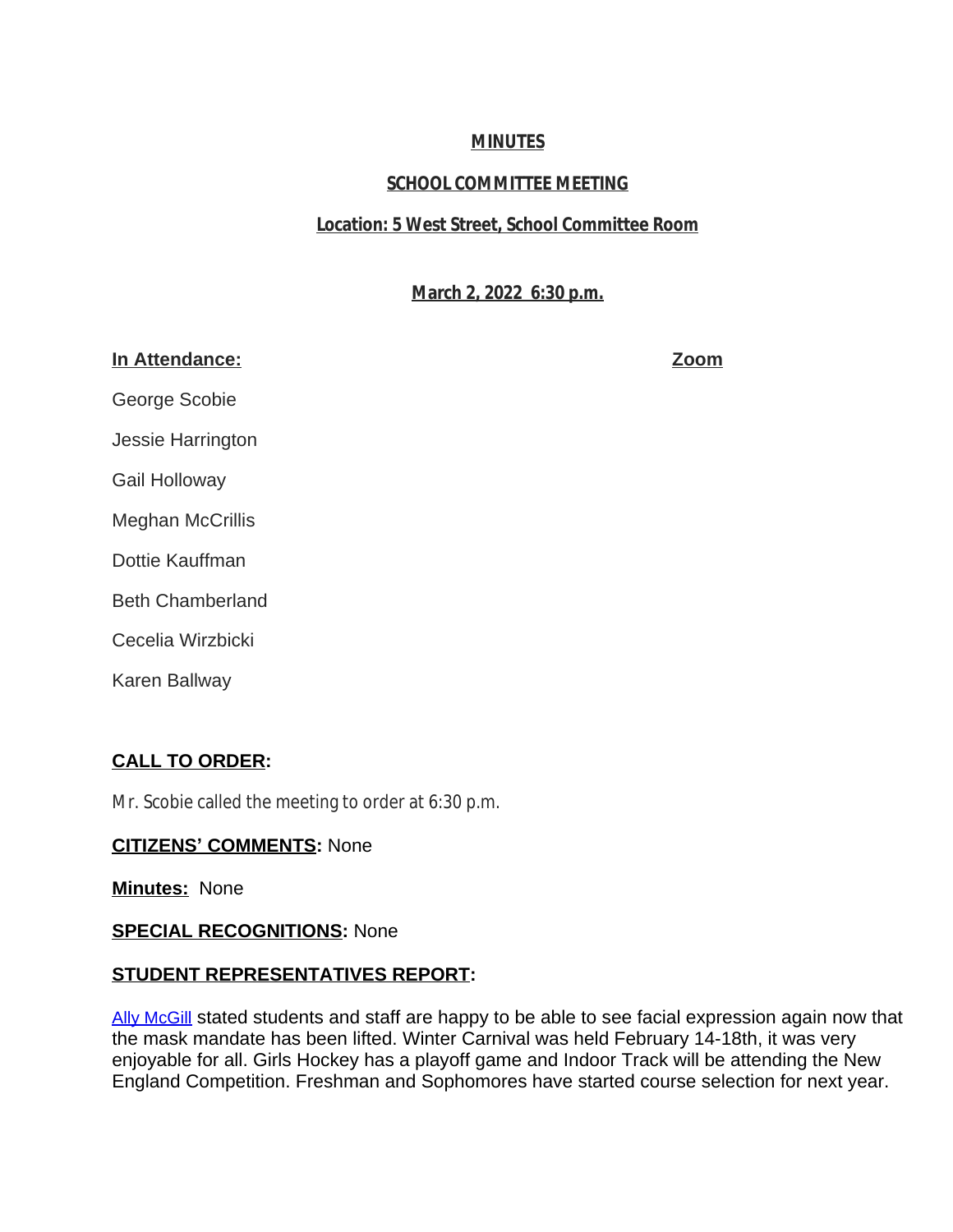NHS induction ceremony will be on March 17th, Model UN is competing at Boston College High and the Jay Peak Ski Trip is coming up, everyone is excited.

### **SUPERINTENDENT'S REPORT:**

### **UNFINISHED BUSINESS:**

### **COVID Update** Information

Dr. Chamberland provided an update on COVID cases and other pertinent details since our last meeting.

- Counts were high on Monday after vacation 7 positives, 1 on Tuesday, 1 today
- 30% of people are still wearing masks in buildings
- Starting to feel normal and upbeat in buildings
- Trending in the right direction

### **NEW BUSINESS:** None

### **BUSINESS/FINANCIAL REPORT:**

### **Warrant Articles for Annual Town Meeting and Action Action**

At the Selectmen's meeting on February 14th, the Board voted to open the warrant for the May 3, 2022 Annual Town Meeting. Submission of articles for the warrant will close on Monday, March 7, 2022 at 7:00 p.m. The School Department's proposed articles were presented by Mrs. Wirzbicki for review and approval.

*Recommended Motion….to approve the warrant articles for the Annual Town Meeting on May 3, 2022 as submitted.*

George Scobie entertained the motion to *approve the warrant articles for the Annual Town Meeting on May 3, 2022* as presented by Mrs. Wirzbicki.

Jessie Harrington made a motion to *approve the warrant articles for the Annual Town Meeting on May 3, 2022* as presented by Mrs. Wirzbicki. Gail Holloway seconded the motion, it was unanimously approved.

### **French River Collaborative Oil Bid Action Action Action Action**

Each year the Auburn Public School participates with the French River Collaborative to procure oil for the District's buildings for the upcoming fiscal year. The French River bid was opened on February 2, 2022 and awarded on February 3, 2022. There were three bidders, with one of the vendors deemed non responsive. Peterson Oil was awarded the bid at \$2.90, being the lowest responsible and responsive bidder for fuel oil for FY23. Mrs. Wirzbicki presented the Bid Oil Analysis for the committee to review. It represents an increase of \$1.20 per gallon from this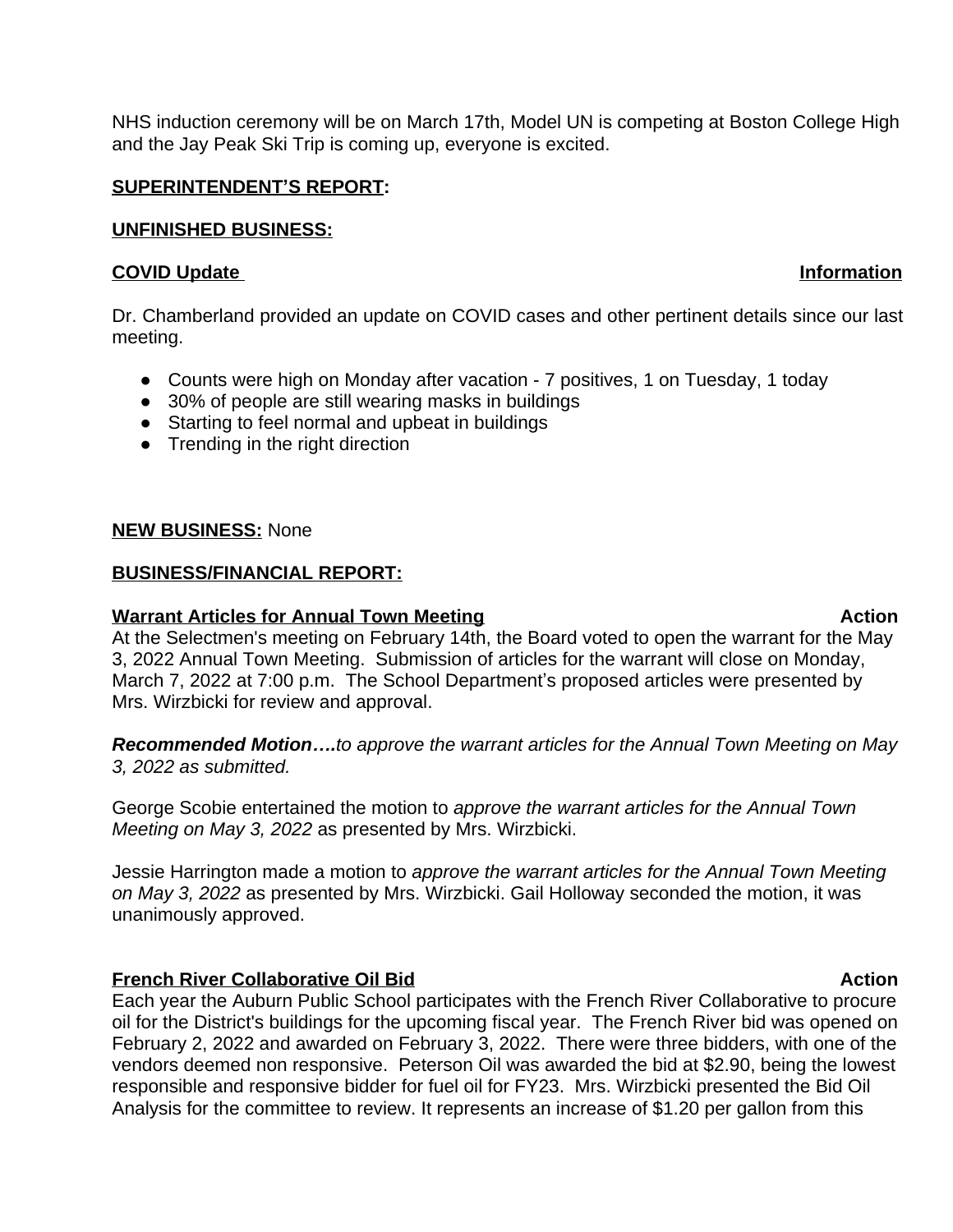past year's price. However, the School Department when formulating the budget for FY23 did take into consideration the fact of not having a known price and the current volatile market conditions, so we are confident with the current heating budget as previously presented for FY23.

**Recommended Motion....to accept the Fuel Oil award made by the French River Collaborative** on behalf of the Auburn Public Schools to Peterson Oil at the price of \$2.90 per gallon for Fiscal Year 2023.

George Scobie entertained the motion to accept the Fuel Oil award made by the French River Collaborative on behalf of the Auburn Public Schools to Peterson Oil at the price of \$2.90 per gallon for Fiscal Year 2023.as presented by Mrs. Wirzbicki.

Dottie Kauffman made a motion to accept the Fuel Oil award made by the French River Collaborative on behalf of the Auburn Public Schools to Peterson Oil at the price of \$2.90 per gallon for Fiscal Year 2023.as presented by Mrs. Wirzbicki. Gail Holloway seconded the motion, it was unanimously approved.

### **Year to Date Budget Report Information**

Mrs. Wirzbicki provided a year to date budget report dated February 24, 2022.

# **Budget Transfers** Action **Budget Transfers**

Mrs. Wirzbicki provided a listing of Budget Transfers dated February 24, 2022 between the same series, along with a listing of Transfers between different series for which she was seeking approval from the committee.

*Recommended Motion…..*to approve the list of Transfers dated February 24, 2022 as presented by the business manager.

George Scobie entertained a motion to accept the list of transfers as presented by the Business Manager.

Jessie Harrington made a motion to approve the list of Transfers dated February 24, 2022 , Gail Holloway seconded the motion, it was unanimously approved.

### **2022-2023 Bus Transportation Registration Information**

Mrs. Wirzbicki stated the 2022-2023 Bus Registration forms have been placed on the District website and the deadline to register is June 1, 2022. All students wishing to ride the bus in the coming year must register regardless of whether a payment is due. Once again we will be using Zippslip for online registration and convenience. Payments can be made online with Unipay or can be dropped off or mailed with a completed registration form to the Central Administration